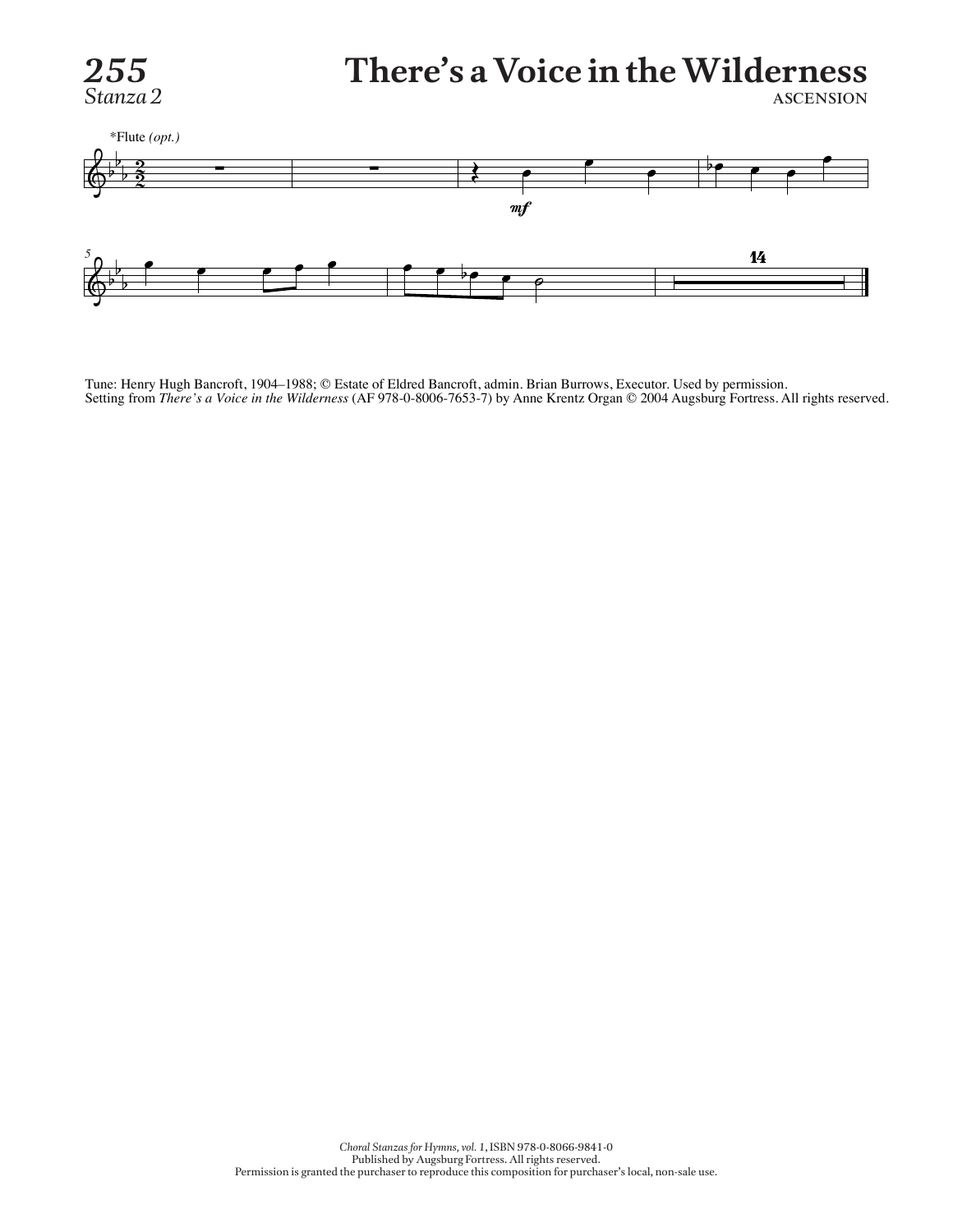## **271 I Am So Glad Each Christmas Eve**

**Stanza 4** jeg er så GLAD



Tune: Peder Knudsen, 1819–1863 Setting: Anne Krentz Organ © 2010 Augsburg Fortress. All rights reserved.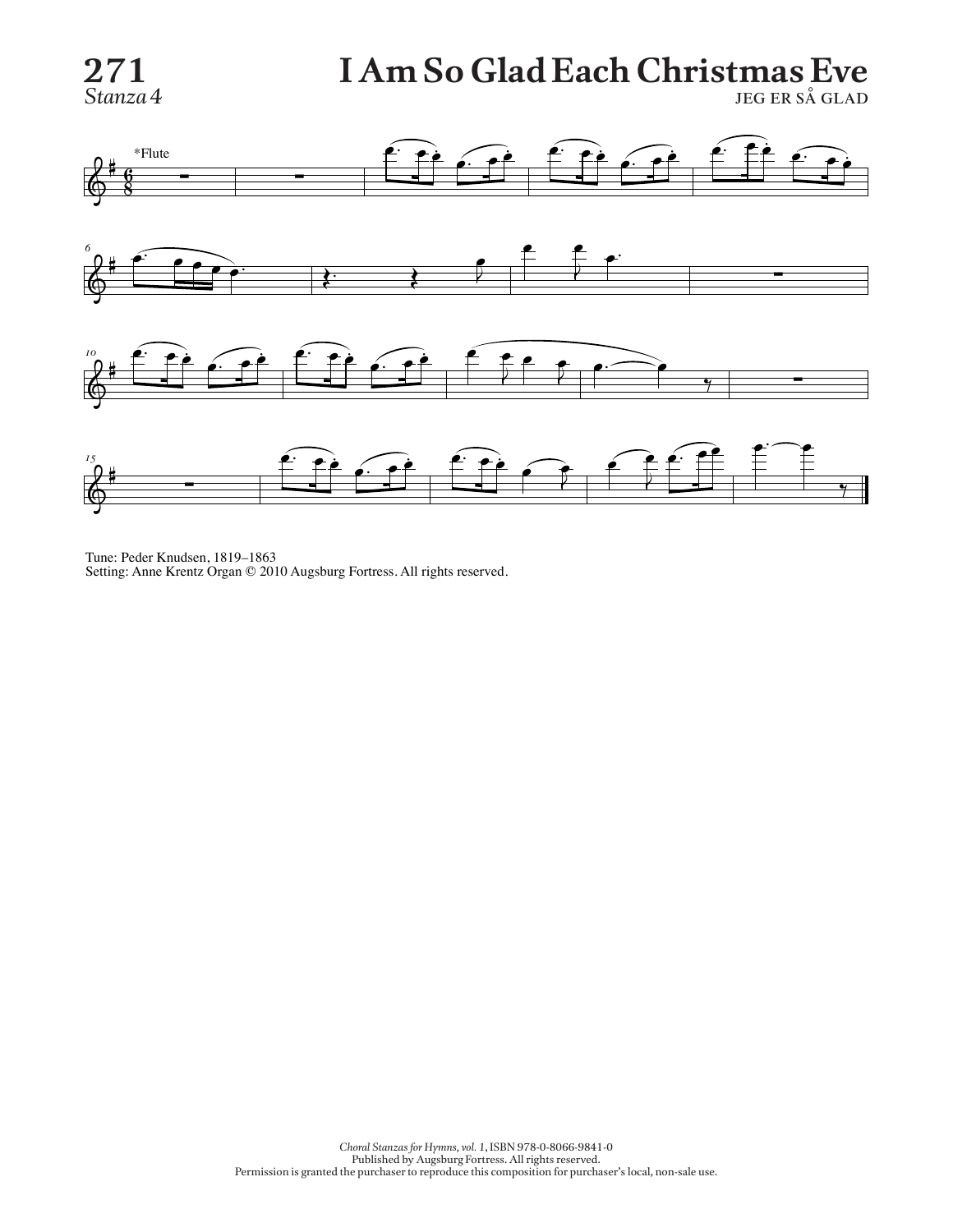

### **279 O Little Town of Bethlehem 279 279 279 279 279 279 279 279 279 279 279 279 279 279 279 279 279 279 279 279 270 270 270 270 270 270 270 270 270 270 270 270 270 270 270 270 270**



Tune: Lewis H. Redner, 1831–1908 Setting: Anne Krentz Organ © 2010 Augsburg Fortress. All rights reserved.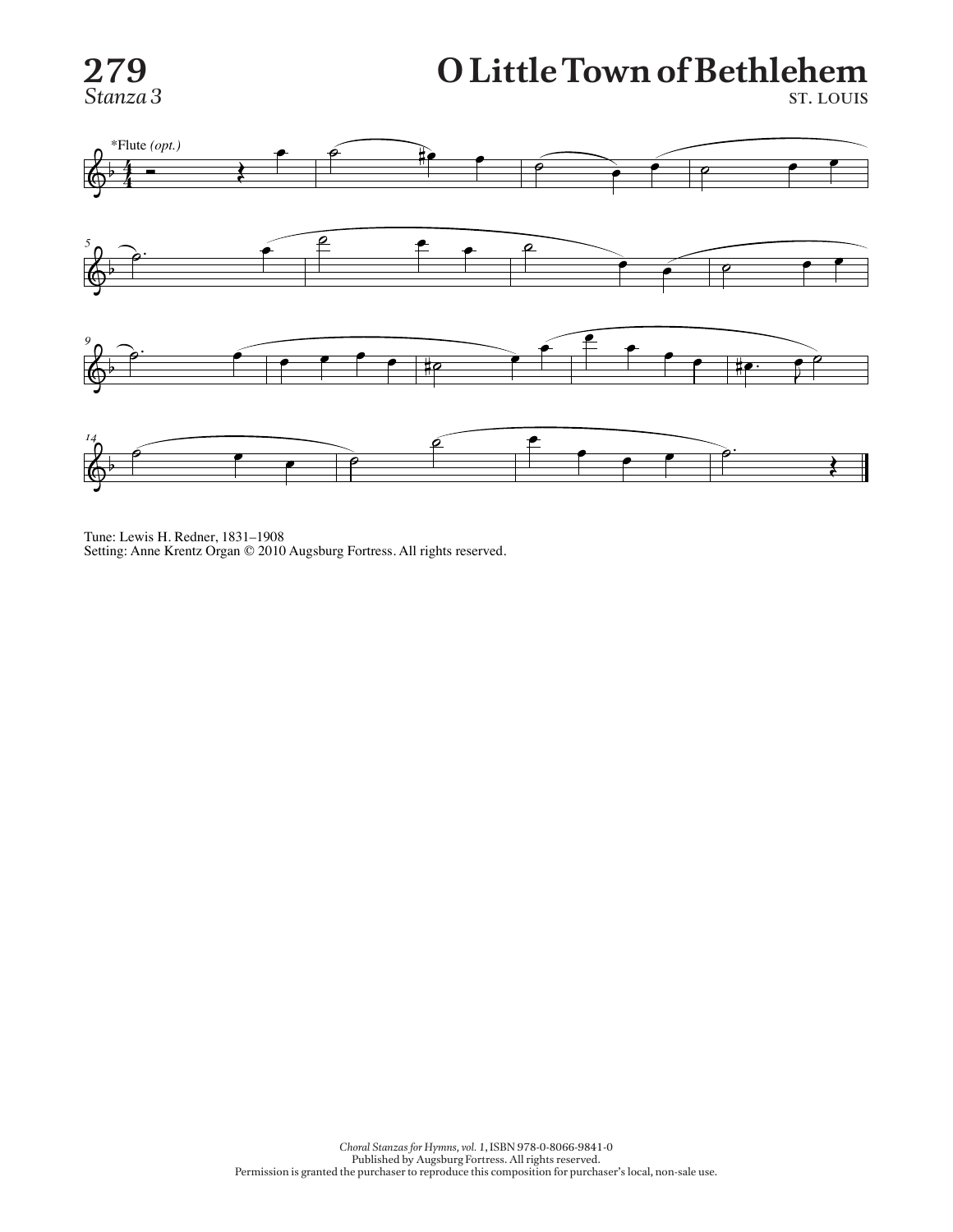

# **379** Now the Green Blade Rises

*Stanza 2* noël nouvelet



Tune: French carol Setting: Carolyn Johnson © 2002 Augsburg Fortress. All rights reserved.